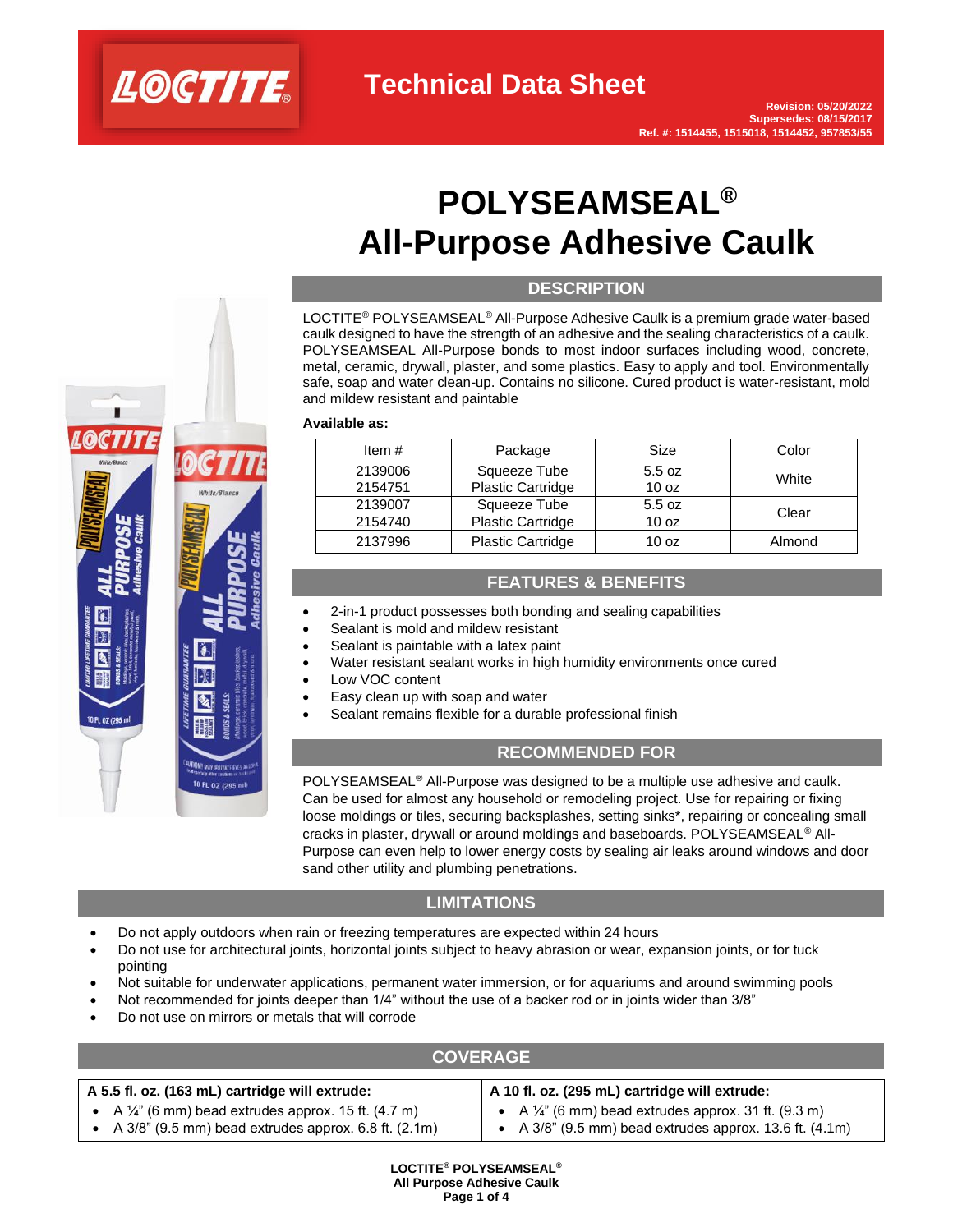

## **Technical Data Sheet**

## **TECHNICAL DATA**

| <b>Typical Uncured Physical Properties</b>                      |                                                                | <b>Typical Application Properties</b>                                                  |                                                                                                            |                                                                                            |
|-----------------------------------------------------------------|----------------------------------------------------------------|----------------------------------------------------------------------------------------|------------------------------------------------------------------------------------------------------------|--------------------------------------------------------------------------------------------|
| Color:                                                          | <b>Various Colors</b>                                          |                                                                                        | <b>Application Temperature:</b>                                                                            | Apply at temperatures between 40°F<br>$(5^{\circ}C)$ and 100 $^{\circ}F$ (38 $^{\circ}C$ ) |
| Appearance:                                                     | Viscous Liquid                                                 |                                                                                        | Odor:                                                                                                      | Acetate (White and Almond)<br>Acrylic (Clear)                                              |
| Base:                                                           | <b>Synthetic Latex Rubber</b>                                  |                                                                                        | Maximum Joint Size:                                                                                        | 5/8" (15.9 mm) x $\frac{1}{2}$ " (12.7 mm)                                                 |
| <b>Specific Gravity:</b>                                        | $1.06 - 1.3$                                                   |                                                                                        | Tack-Free Time:                                                                                            | 30 minutes*                                                                                |
| Sag or Slump:                                                   | Nil                                                            | ASTM<br>D 2202                                                                         | <b>Tooling Open Time:</b>                                                                                  | 15 minutes*                                                                                |
| Viscosity:                                                      |                                                                |                                                                                        | Cure Time:                                                                                                 | $2 - 7$ days** at 78°F (25°C) and 50% RH                                                   |
| Cartridge:                                                      | Squeeze Tube: 112,000 - 160,000 cps<br>$200,000 - 520,000$ cps |                                                                                        | Clean Up:                                                                                                  | Warm water and soap. Scrape away                                                           |
| <b>VOC Content:</b>                                             | $\leq$ 1.5% by wt. CARB                                        |                                                                                        |                                                                                                            | cured sealant using a sharp-edged tool.                                                    |
|                                                                 | ≤ 152 g/l                                                      | SCAQMD rule 1168                                                                       |                                                                                                            |                                                                                            |
| Shelf Life:<br>24 months from date of<br>manufacture (unopened) |                                                                | Lot Code Explanation:<br><b>YYDDD</b><br>$YY =$ Last two digits of year of manufacture | $DD = Day$ of year based on 365 days per year<br>Example: $22060$ = March 1, 2022, is the manufacture date |                                                                                            |

**\***Time is dependent upon temperature, humidity, and depth of sealant applied

\*\*Cure time is increased in cold temperatures and/or high humidity environments

## **Typical Cured Performance Properties**

| Color:            | Various |                | Service Temperature: | -5°F (-21°C) to 170°F (77°C) |                                                      |                                                  |  |  |
|-------------------|---------|----------------|----------------------|------------------------------|------------------------------------------------------|--------------------------------------------------|--|--|
| Cured form:       |         | Flexible solid |                      | Hardness (Shore A):          | 65                                                   | ASTM C661                                        |  |  |
| Tensile Strength: | 134 psi |                | ASTM D412            | Paintable:                   |                                                      | Yes, after 30 minutes with latex paint and after |  |  |
| %Elongation:      | 210%    |                |                      | Specifications:              | 24 hours with an oil-based paint<br>Meets ASTM C 834 |                                                  |  |  |
| Peel Adhesion:    |         |                | ASTM C794            |                              |                                                      |                                                  |  |  |
| Aluminum (Dry)    | 10 pli  | Wood (Dry)     | 8 pli                |                              |                                                      |                                                  |  |  |
| Aluminum (Wet)    | 12 pli  | Vinyl (Dry)    | 3 pli                |                              |                                                      |                                                  |  |  |
| Glass (Dry)       | 8 pli   | Vinyl (Wet)    | 7 pli                |                              |                                                      |                                                  |  |  |
| Glass (Wet)       | 11 pli  |                |                      |                              |                                                      |                                                  |  |  |

#### **DIRECTIONS**

#### **Tools Typically Required:**

Utility knife, caulking gun, and tool to puncture inside seal of cartridge.

#### **Safety Precautions:**

Wear gloves and wash hands after use.

#### **Preparation:**

The temperature of the product, the surfaces and the working area must be above 40°F (5°C). For best performance, apply sealant at 70°F (21°C). Ensure surfaces to be sealed are clean, dry, structurally sound, and free of dust, dirt, frost, grease, oil, and other foreign contaminants. Cut off tip of cartridge at a 45° angle to desired bead size (3/8" recommended for exterior applications). Puncture inside seal of cartridge.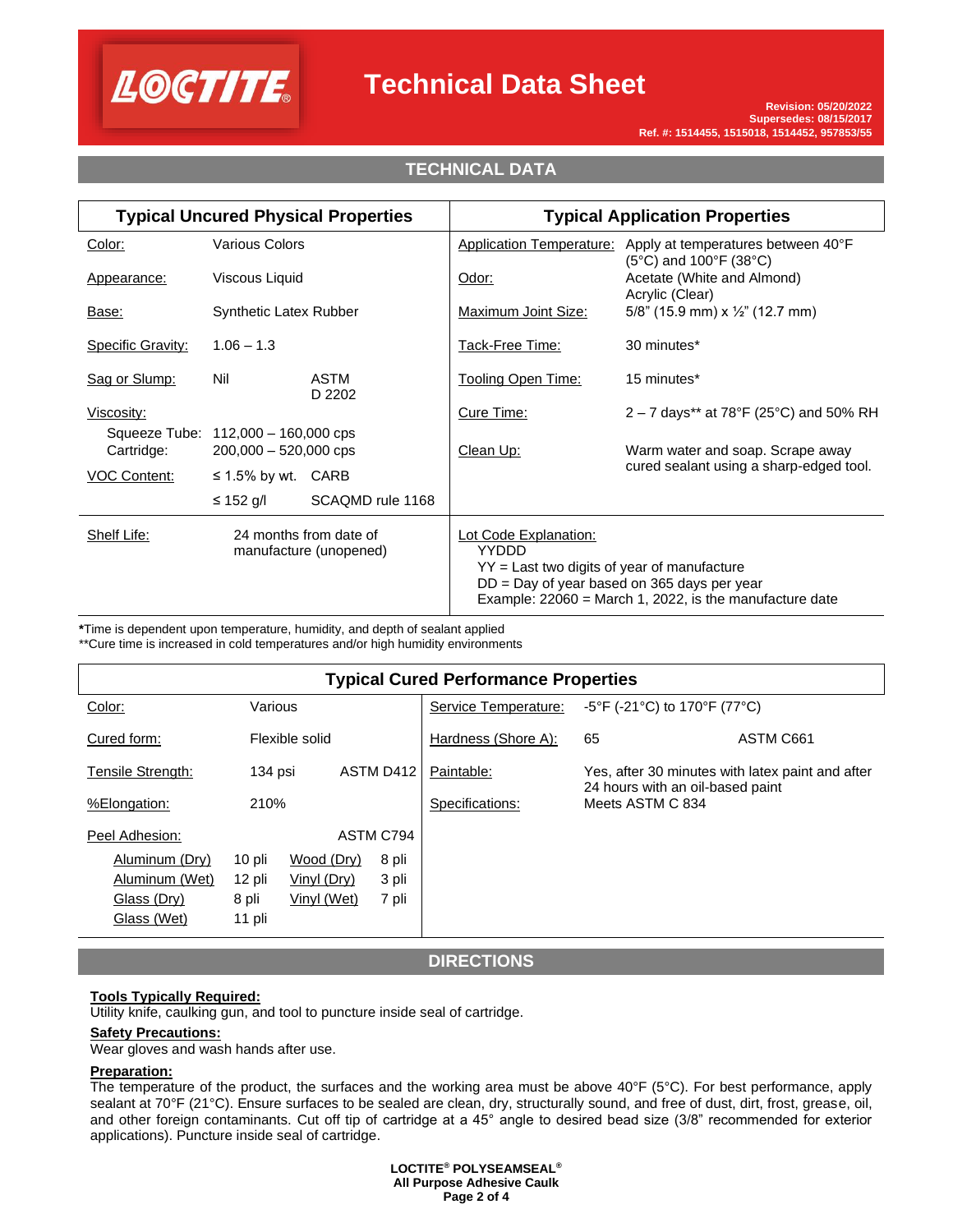

## **Technical Data Sheet**

## **DIRECTIONS**

#### **Application:**

Using a caulking gun, apply steady trigger pressure forcing the sealant onto the surface and into the joint. Maximum joint size should not exceed 5/8" (15.9 mm)  $x \frac{1}{2}$ " (12.7 mm). A width to depth ratio of 2:1 should be maintained. Smooth bead with a wet finger or tool. Allow to dry 30 minutes before painting with latex paint or 24 hours if using oil-based paints. Allow a minimum of 24 hours before exposing to water.

*Note: Clear sealant will extrude white and will turn clear as it dries.*

#### **Clean-up:**

Clean tools and uncured adhesive residue immediately with warm water and soap. Cured adhesive may be carefully cut away with a sharp-edged tool.

#### **STORAGE & DISPOSAL**

**KEEP FROM FREEZING**. Store in a cool, dry location at room temperature. For maximum shelf-life store at 75°F (24°C). Take unwanted product to an approved household hazardous waste transfer facility. Hardened material may be disposed of with trash.

## **LABEL PRECAUTIONS**

*For 5 oz squeeze tubes and 10 oz cartridges (Clear):* 

**CAUTION!** May irritate eyes and skin. Avoid contact with eyes and skin. Do not swallow. **FIRST AID:** If swallowed, call physician or Poison Control center. For eye contact flush with water for 15 minutes. For skin contact, wash with soap and water. **KEEP OUT OF THE REACH OF CHILDREN.**

**WARNING: Cancer and Reproductive Harm – www.P65Warnings.ca.gov.** 

#### **Refer to the Safety Data Sheet (SDS) for further information**

*For 5 oz squeeze tubes and 10 oz cartridges (White and Almond):* 

**CAUTION!** Contains ethylene glycol, butyl acetate and crystalline**.** May cause skin, eye, and respiratory irritation. Avoid contact with eyes and skin. Use with adequate ventilation. Do not swallow. **FIRST AID:** If swallowed, do not induce vomiting; call a physician or Poison Control center. For eye contact flush with water for 15 minutes. For skin contact, wash thoroughly with soap and water. If overcome by vapors, get fresh air. **KEEP OUT OF THE REACH OF CHILDREN.**

**WARNING: Cancer and Reproductive Harm – www.P65Warnings.ca.gov.** 

**Refer to the Safety Data Sheet (SDS) for further information**

## **DISCLAIMER**

The information and recommendations contained herein are based on our research and are believed to be accurate, but no warranty, express or implied, is made or should be inferred. Henkel recommends purchasers/users should test the products to determine acceptable quality and suitability for the intended use. All adhesive/sealant applications should be tested under simulated or actual end use conditions to ensure the adhesive/sealant meets or exceeds all required project specifications. Since assembly conditions may be critical to adhesive/sealant performance, it is also recommended that testing be performed on specimens assembled under simulated or actual production conditions. Nothing contained herein shall be construed to imply the nonexistence of any relevant patents or to constitute a permission, inducement, or recommendation to practice any invention covered by any patent, without authority from the owner of the patent.

> **LOCTITE® POLYSEAMSEAL® All Purpose Adhesive Caulk Page 3 of 4**